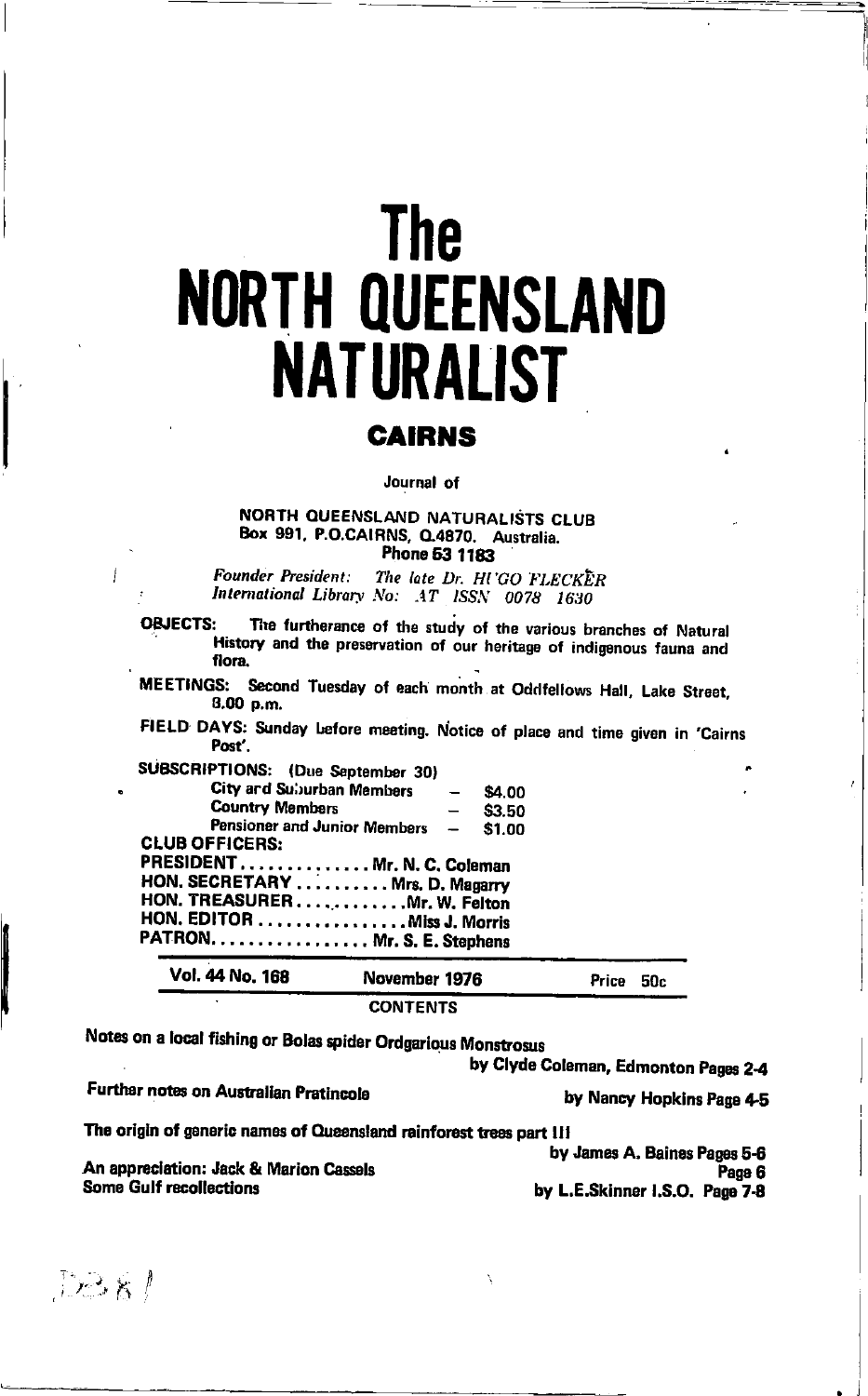# NOTES ON A LOCAL FISHING OR BOLAS SPIDER

#### ORDGARIOUS MONSTROSUS

BY CLYDE COLEMAN, EDMONTON.

The prey of the adult female <u>Ordgarious monstrosus</u> are moths and are caught by a viscid drop of transparent material attached to a short sliken line whirled around by one of the spider's second legs.

This spider was found on 11/6/'75, clinging to a few tangled strands of web on the underside of a sandpaper fig leaf. She was resting back downward and partly hidden by other leaves which formed anchorages for an irregular open web. This web was roughly horizontal and was used as an anchorage for making the fishing line or bolas. It was enlarged and strengthened each time an eggsac was formed, but was never used either to capture or bind her prey.<br>an eggsac was formed, but was never used either to capture or bind her prey.<br>The following night she was examined and found to be immature. Exami

on 18/6/175 showed her to be mature.<br>During these nights the nearby foliage was searched for a male, without, success. One or two bolases were made most nights the spider was studied, made of a single strong silk line about 40-50mm. long, on the end of which were one to five drops of a very viscid water-clear substance that sparkled in the torchlight like beads of dew. One drop about 2mm, in diameter was most usual; those with a large number tended to be irregular in size and spacing.

Shortly after dark she would move to the underside of her web and cling there, back down, for about two hours, after which ahe would add a few more threads to the web from which she would suspend herself while forming the bolas. A vertical support line was formed by the spider lowering herself about 35mm. from the web and then climbing back up adding more silk as she went. Moving about 40mm, to one side of this point, she attached two lines to the underside of the web and then moved back to the vertical line while holding these last two lines, oneby a third leg and the other held to the spinnerets by a fourth leg. Moving down the vertical line, she held herself upright by clinging to it by her four front legs, while her third legs gripped the line, now diagonal to her body. The other attached line, still held to the spinnerets by a fourth leg, now sagged below the level of the spider's

Ite viscid fluid for the bolas was now drawn from the spinnerets by body. alternate meraments of the fourth legs and flowed down the attached line where it formed one big drop. This took about 20 seconds, after which the bolas was detached from the spinnerets and allowed to hang free. The method of drawing the fluid from the spinnerets varied, the legs being used either alternately, in unison or singly. When the one leg was used for this purpose. the other held the line to the spinnerets.<br>Climbing to the attachment point of the bolas, the spider grasped the end

of the line, fumbled for over a minute to free it from the web and gave it a vigorous whirling motion below the level of her body at about 30° to the horizontal. This whirling was intermittent, being maintained for about half a minute with irregular periods of inactivity. Whirling often seemed to be initiated by any rising of the breeze. This particular bolas was used for about three hours, after which it was drawn up and eaten. Within half an hour another had been formed and the whirling and resting intervals were repeated. At nearly midnight the spider was left to its own devices. Their strong At different times the capture of two moths was observed, their strong

gluttering as they were hauled in hand over hand, like struggling fish, was ample proof of the strength of the bolas. Prey was bitten on the head, which coon quietened them, and was sucked dry while held in this position.<br>One moth that had been caught by the googy blob managed to break the line

but fluttered to the ground where the bolas stuck it fast to a grass blade. It was caught and offered to the spider but was not seized, the spider moving towards her shelter. Later it was found that she would accept any small live moth that was placed on the bolas and would tie up these moths with her legs and hang them under the guy lines of her webbing, presumably to be eaten late. No moths of her own capture were attached in this way - probably believing one at a time was good fishing! One moth was struck more than once by the bolas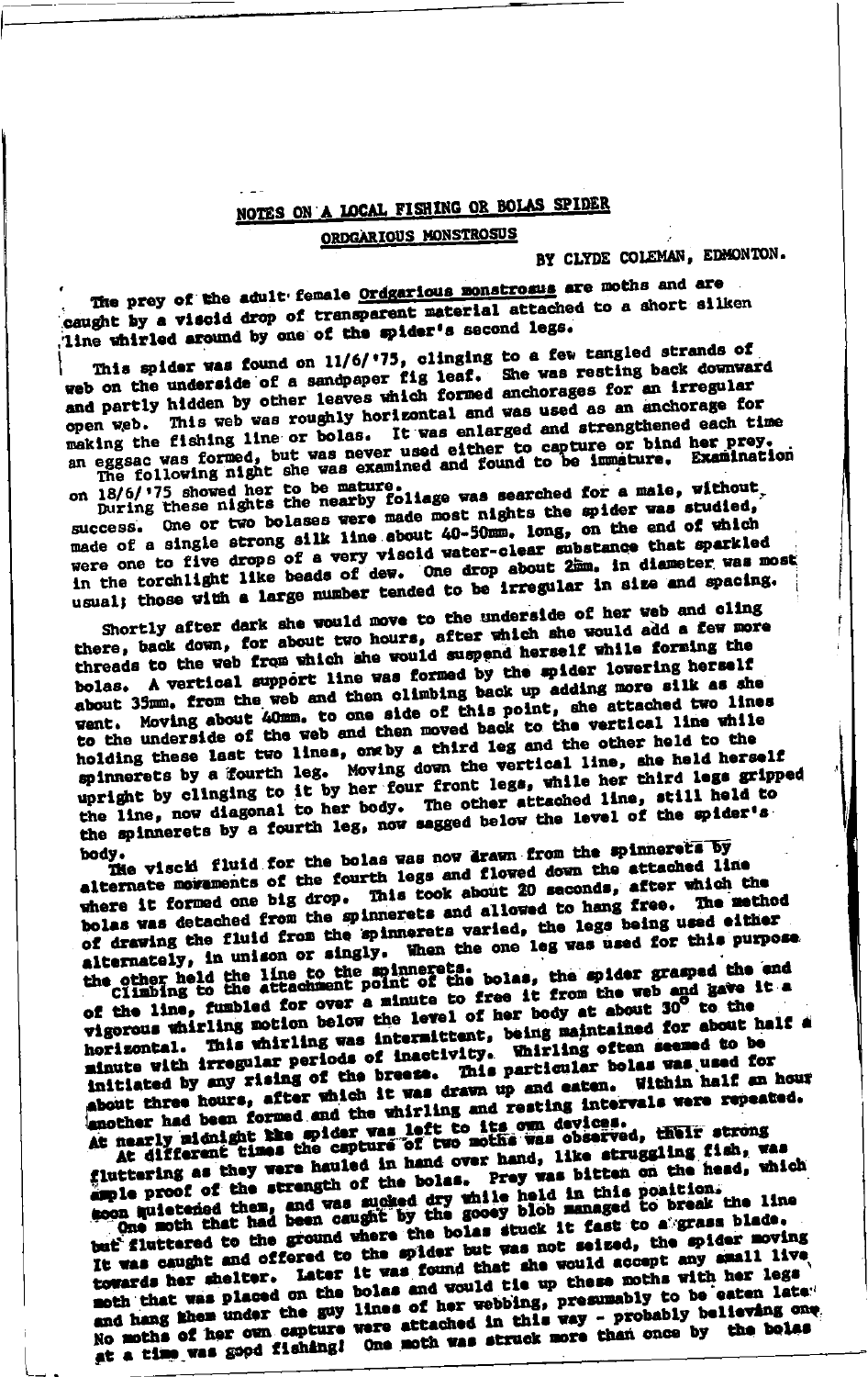and escaped, but in between contacts it fluttered back towards the spider or the bolas. There seemed to be some attractant (probably odour) that lured these moths to the spider. Probably the escapee was struck on the upper wing surface; if so, the scales covering these would make the bolas much less effective by sticking to it.

On the night of 30/6/75 the first eggsac was formed; but was noted too late to observe initial details. About a fortnight later the whole process was

observed.<br>On this occasion the spider was active within half an hour of darkness, first<br>example in the attended forming several strong guy lines radiating from a point where she later attached a loose fluffy looking vertical strand about 35mm. long. To the end of this she clung with her four front legs, head up, while her fourth legs drew fine fluffy white silk from the spinnerets and passed it up to the third legs, which wove it into a loose sheet covering the ventral surface of the abdomen. This was observed with a hand magnifier which was used throughout the process of sac formation. This weaving continued for about half an hour when all outward sign of activity ceased. The eggs were evidently being placed in the sac but could not be seen for the density of the sac now held pressed to the mother's body by her third and fourth legs and probably because the inner flocculent silk of the nest was of the same whiteness as the eggs.<br>Egg-laying took less than ten minutes. Then the actions of the fourth and

third legs were repeated, but now that portion of the sac nearest the abdomen was woven over until it was roughly spherical and the diameter was about 9mm. This took over half an hourto achieve and then the action of the spider changed. Grasping the sac with all eight legs, she commenced applying very fine white silk to the surface by a rapid rising and oscillating movement of the abdomen. The spinnerets were touched lightly to the sac then quickly raised and moved sideways alternately, being lifted about 2mm. clear and sideways 1}-2mm. The silk was not applied in one thread but in a number of very small gossamer lines, clearly visible by angling the torch close to this busy weaver. She moved up and over the sac in a head up or down position with a varying angle to the vertical, all the while the silk was being applied at about 90-100 strokes per minute. Close inspection showed that she was also imparting a slow oscillation to the sac by the movement of her feet, which were not used in this application of silk. Silk was woven over the top of the sac and at the base of the supporting strand, but no attempt was made at this time to strengthen this flimsy looking line which freely allowed the sac to twist and cant sideways as the spider changed her position on its surface.

This spinning and weaving ceased at about 10.45 p.m. She then climbed to the radiating support strands overhead and gave them a fresh application of white silk, and then moved slowly along each of these and the numerous fine threads radiating from the end of each, applying a pale brown viscid substance by a raising and lowering of the abdomen without any sideways oscillation. This

material hardened quickly and changed to a brown colour like dead leaves.<br>By midnight she had finished this bracing and returned to the sac, again gripping the surface with all eight legs and applying the spinnerets with the previous rapid motion. This time the brown varnish-like material was applied.<br>Though spreading like a slightly viscid liquid, it could be seen issuing from the spinnerets as minute separate streams blending only when applied to the surface of the sac and flowing into the tiny spaces of the closely woven white silk. This activity might seem monotonous if some thought were not given to the amazing muscular energy of the spider's abdomen. Attached to the rest of the body only by a pedicel about 1/6 of its diameter, it had already given 7,000 spider push-ups without pause or rest and in laying down the final coat of

varnish it approximately repeated that performance.<br>The spider followed this by backing up the eggsac and now applying the spinnerets to the base of the vertical support strand, at the same time now giving the sac a distinct partial rotation while the varnishing of this vital part of the structure was continued upwards, the spider nearly standing on her head while applying this liquid glue. Reversing her position, she climbed the full length of this strand to the radiating strands, applying the varnish as she moved and giving the central point several applications, then backed down,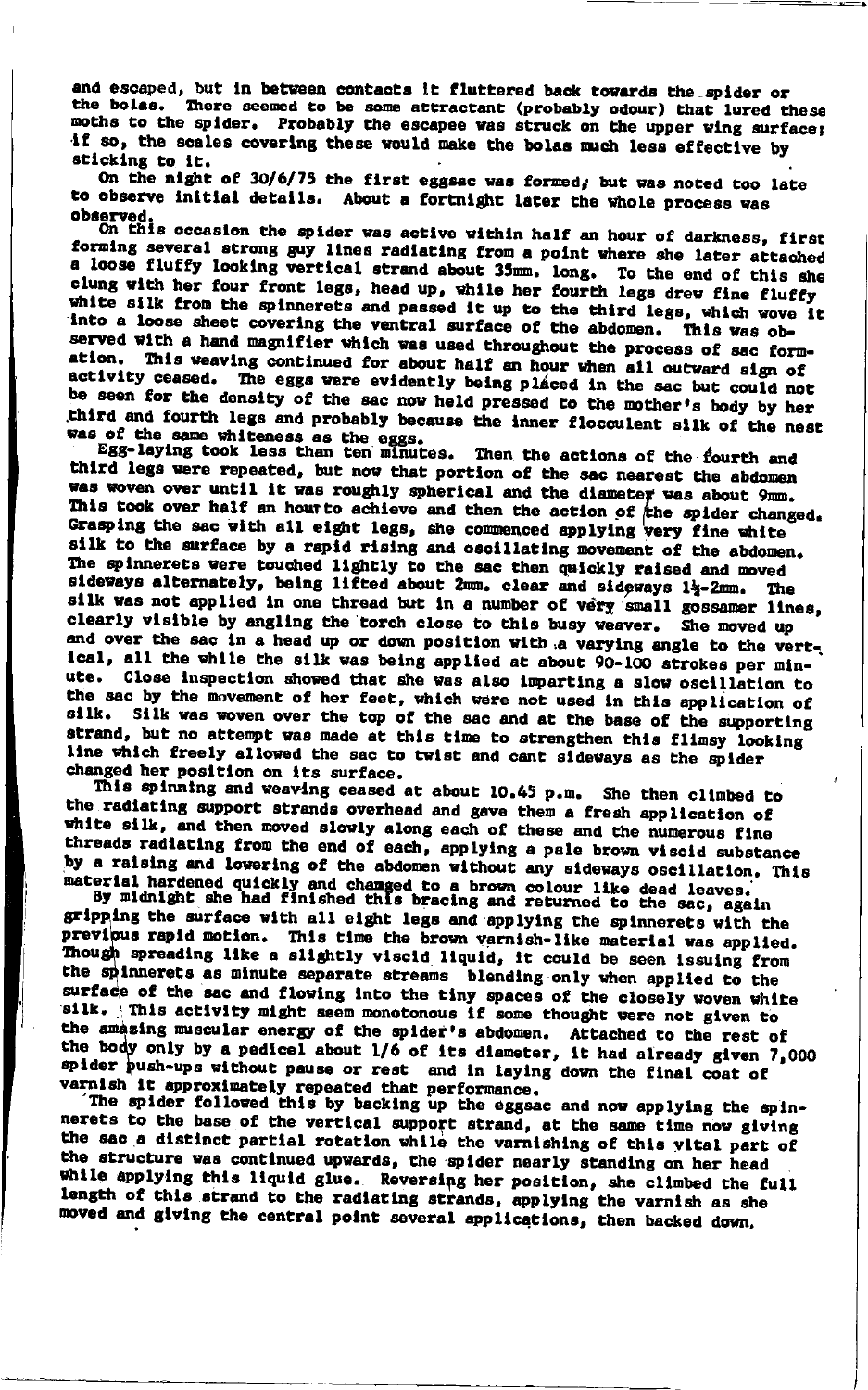By 2 a.m. she moved back to the sac and, assuming the head-up stance, applied the spinnerets to about the equator but this time pressing them firmly to the surface and then slowly raising them about 14mm. This process was slowly repeated several times until a thorn-like projection lmm. long was formed. Moving around the sac she formed four of these projections at irregular intervals and then moved back to the first projection. She again applied the spinnerets, moved away and climbed to the overhead supports, now trailing a strong silk line which she attached to outer twigs. Several of these lines were spun from the points of the sac to outside supports and some of the outer leaves to which they were attached were bound together and to nearby twigs.

Now at nearly three o'clock this amazing creature moved off to her ahelter, leaving the observer weary but with an enhanced respect for her tenacity and with a few more problems to ponder.

This spider produced ten eggsacs from 30/6/75 to 9/9/75, the last being only about two thirds the volume of the others. The period between sacs was from seven to eight days. Spiderlings emerged in about three weeks, built small communal webs and ballooned away in a few days, depending on the weather. One emergence hole was cut in each sac and this was rough-edged. No parasitism was observed. One sac was cut open and eggs counted, 487, less than lmm. diameter. Size of completed sac, pear-shaped (almost spherical), 13 by llmm. As this spider is comparatively rare and the specimen studied produced over 4,000 eggs. the mortality must be terrific.

Nothing seems to be known of the methods by which the young spiders catch their prey. Do they snare prey as their mothers do and, if so, have they different means of attraction for the increasing size and different species of victims they will need as they increase to a size where they-can capture the adult's prey?

It was noted that the support strand at the top of the sac was not strengthened until the hard varnish-like material had been applied to the surface of the sac. This may have been to allow flexibility of the sac's movement. This is only conjecture, but the finished sac is like nothing but a hard brown dry berry, inflexible and tough and evidently strong protection against parasite, predator and weather, and a suitable creche for the children of a remarkable mother.

 $-000-$ 

## FURTHER NOTES ON THE AUSTRALIAN PRATINCOLE

BY NANCY HOPKINS.

Airstrips and a golf course have intruded on that part of the Townsville Common which at least as late as 1954 was the breeding ground of the Australian Pratincole, Stiltia isabella, the subject of past contributions to this journal. They may still breed nearby, but I no longer live in Townsville and refer now to past observations.

My first experience in 1938 was unusual. There was only one egg, and though the area was grassy, the chick was seen more than once. In later cases the land was bare, providing little cover, but the two chicks were seen only once, usually when newly hatched. I made only brief weekly visits but always found the parents in the nesting area, alert and often using decoy tactics. In at least one of these cases two immature but full-grown birds appeared close by after three weeks<br>Dr. G. L. Maclean, writing in the Emu (1973), throws some light on the sub-

ject. He states that the chicks stay in the "nest", a slight depression in the ground, for a day after hatching, then are led to a disused burrow (usually a rabbit's) and keep to the same burrow during the period of dependence on their parents, who appear to entice them from their burrows to be fed.

Ready-made burrows would be rare in my main stalking ground. The 1938 birds possibly relied on grass cover. I quote from my notes:  $\overline{19}/10/38$  ... found nest ... one egg .... 15th: Chick hatched ... tawny down .... 22nd: Chick in grass, could not locate at first, mother trailing wing. Later drove up to mother(?) and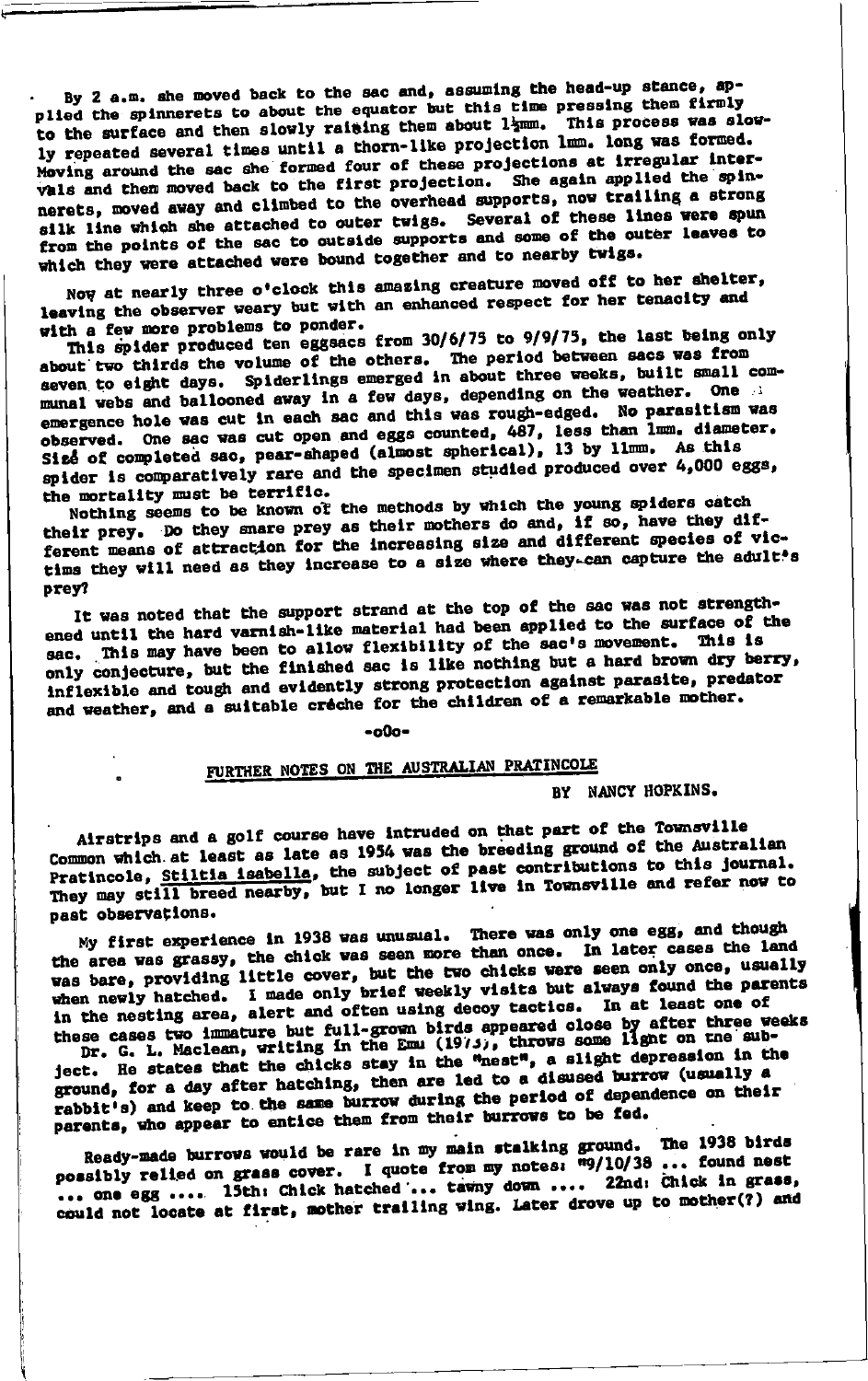chick in open. Chick ... ran to cover .... 29th: Chick well hidden, both birds trailed wings. 5th Nov.: Chick full-fledged, colouring immature but similar to adult, flies well. 12th: Three birds in usual place, seemed to be parents shepherding young, now mature."

If, as I then thought, and later knowledge confirms, my thick at the nest on the 15th October was newly hatched, it was flying well at three weeks.

As to the disappearing babies, I saw one pair through binoculars against lumpy earth that had been buildozed into a rough ridge and glued my eyes to the spot, but they vanished as I approached. I searched in vain without thinking of an underground retreat, which in any case must have been well concealed, as I would have hunted among the clods.

Twice odd shelters were found. Once, meeting Dr. Beatrice Schuchard "birding" on the Common, I took her to where I had recently seen two nests with eggs. Guided first by the antics of two parents, and later by their tracks, we found two young under a flattened oildrum with incredibly little space below it.

Despite the heat, the welter of tracks indicated that it was a regular retreat.<br>A week or so later I took Mr. Roy Wheeler to this place, but failed to find the young of either of the two nests, though the parents were displaying. turned to what I suspected to be the territory of another. A pratincole - We perched on a rough lump of cow-dung moved away as we approached and we found two chicks under the edge of the dung. I doubt that this tiny cave could have accommodated them for long. They could have been first-day chicks, nests among

dung being common.<br>All in all, my observations do not suggest that Australian Pratincoles spend the whole of their infant lives concealed in a burrow or its equivalent.

but I should like to be able to stalk again with this (to me) new knowledge,<br>In the 1938 case, as already stated, a week-old chick was seen in the open with a parent. At another time I came upon a bird with two chicks about a week old, which certainly did not retreat into a burrow. I followed one chick for some distance and caught. Only one parent appeared, so perhaps it was a disorganized one-parent family. References: Hopkins N., 1969, Rare Birds in the Townsville District.

N.Q. Nat. 16:26 1954, Breeding of the Australian Pratincole. N.Q. Nat. 22:21-2. Maclean G.L., 1973, Review of Biology of Stiltia and Peltohyas. Emi 73:61-70.

 $-000-$ 

#### THE ORIGIN OF GENERIC NAMES OF QUEENSLAND RAINFOREST TREES Part III RV

JAMES A. BAINES.

STCN = Standard Trade Common Name Note:

PCN = Preferred Common Name (likely to become the standard name). \*\*\*\*\*\*\*\*\*

Banksia. Named by L.f. after Sir Joseph Banks (1743-1820), who was with Cook In the 'Endeavour' and, with Solander, was the first botanist to study N.Q. plants. He was President of the Royal Society for 43 years and was a great patron of science with a special interest in Australia. The only species found in N.Q. rain fosests appears to be B. integrifolia, known in the north as White Banksia and in the south as Coast Banksia between the south as Coast Banksia between the Hon. Daines Barrington (1727-

1800), F.R.S., who wrote on British trees and left unpublished MSS. with the Royal Society. Allan Cunningham, botanist-explorer, discovered the Mount Royal Range in 1823. As the Barrington Tops, a plateau through which flows<br>the Barrington River, is at the edge of this range, it is likely that the same Barrington is honoured, although George Barrington, an ex-convict chief constable of Parramatta and reputed author of several historical works on the colony of N.S.W., died in 1804. There is a rich sub-tropical flora in the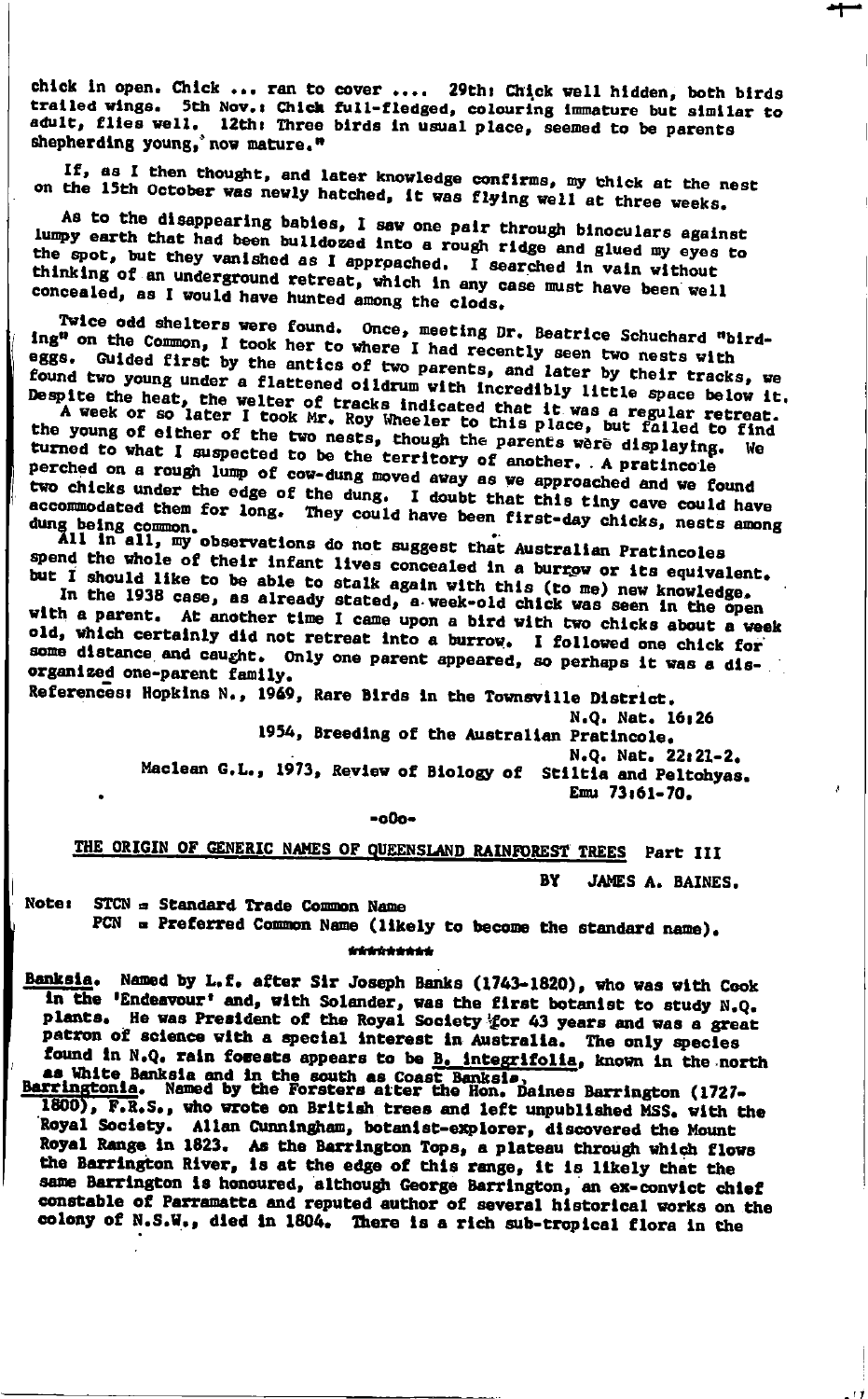Barrington Brush. N.Q. has four species of Barringtonia, including B. calyptrata, which is known as Mango Pine, Cassowary Pine, China Pine or Cornbeef-wood but, to the timber trade, Barringtonia. The genus has 100 species and gives its name to family Barringtoniaceae.

- Named by Borzi after Austrian-born brothers, Ferdinand Lucas Bauer **Bauerella.** (1760-1826), natural history artist with Flinders in the 'Investigator', and Franz Andreas Bauer (1758-1840), F.L.S., F.R.S., who was employed as a botanical artist by Sir Joseph Banks. This monotypic rutaceous genus is superseded, the plant now being called Acronychia baueri. The brothers are still remembered in the name of the genus Bauera (family Baueraceae).<br>Beilschmiedie. Named by C.G. Nees von Esenbeck after O.S. Beilschmied, German
- botanist, whose occupational surname means axe-smith (Beil, axe; Schmied, · smith, cf. surname Schmidt). C.T. Beilschmied, apothecary in Silesia, translated botanical works into German. Francis lists three species known as Blush, Grey and Yellow Walnut respectively; they are lauraceous trees, not related to the true walnuts, Juglans (Fam. Juglandaceae); named from the look
- of the timber.<br>stchea. Named by German botanist Schlechter after German-Worn Ernst Betche Betchea. (1851-1913), who was a botanist at Sydney Herbarium, and collaborated with C. Moore in 'Handbook Flora of N.S.W.', 1893. The species is now Ackama australiensis.
- Named in 1825 by Blume after M. Bischof. There is only one Bischofia. species, E. javanica, named from Java but extending to Samoa and including N.Q. It has been placed in a family of its own, Bischofiaceae, (see J.C. Willis' 'Dictionary of the Flowering Plants and Ferns'), but Burbidge<br>retains it in Euphorbiaceae. It is known as Needlebark, Beefwood and STCN
- Blepharocarya. G: blepharon, an eyelid; karyon, a nut; the fruits being contained in a globular involucre consisting of woody bracts. There are only two species including **B. involucrigers**, Northern Bolly Gum or STCN Rose Butternut. Francis and Chippendale retain it in family Anacardiaceae, but Airy Shaw has placed it in a separate family, Blepharocaryaceae.
- Bombax. Late Latin bombax (from Gk bombyx), cotton. B. celba, Northern Cottonwood, Silk Cotton Tree, or STCN Kapok Tree, is included in Hyland's 'Card Key to the Rain Forest Trees of N.Q., but it is an introduction (native to India, Ceylon and tropical America). The Q. species is referred by Burbidge to Gossampinas, in family Bombacaceae.

Named by F. Mueller after Joseph Bosisto (1827-1898), pharmacist, Bosistoa. who discovered antiseptic properties of eucalyptus oil and was involved in pioneering its extraction commercially. Baron von Mueller also named Eucalyptus bosistoana, Coast Grey Box, of Vic. and N.S.W., after him.

Named by French botanist Baillon after A. Bouchardat (1806-**Bouchardatia.** 1886), professor of medicine, Paris, who researched vanilla, arrow-root, arums and cinchona, and wrote a fine work on quinology. Melicope neurococca was once placed in this rutaceous genus.

 $-000-$ 

#### **APPRECIATION**

At the Annual Meeting on 14th September our President for nine years, Mr. Jack Cassels, and our Secretary for thirteen years, Mrs. Marion Cassels, both retired from office. As a gesture of appreciation of all the work that they have done for the Club through all the "ups and downs" of these years, We are grateful that they were both unanimously awarded Life Membership. they will continue to serve on the council and lend their moral support to the brave new office-bearers.

\* \* \* \*

N.B. With the best will in the world, these office-bearers still need members to pay their subscriptions (now due) and to contribute material for the Journal, Please lend them your support. if the Club is to remain viable.

 $-$  -000-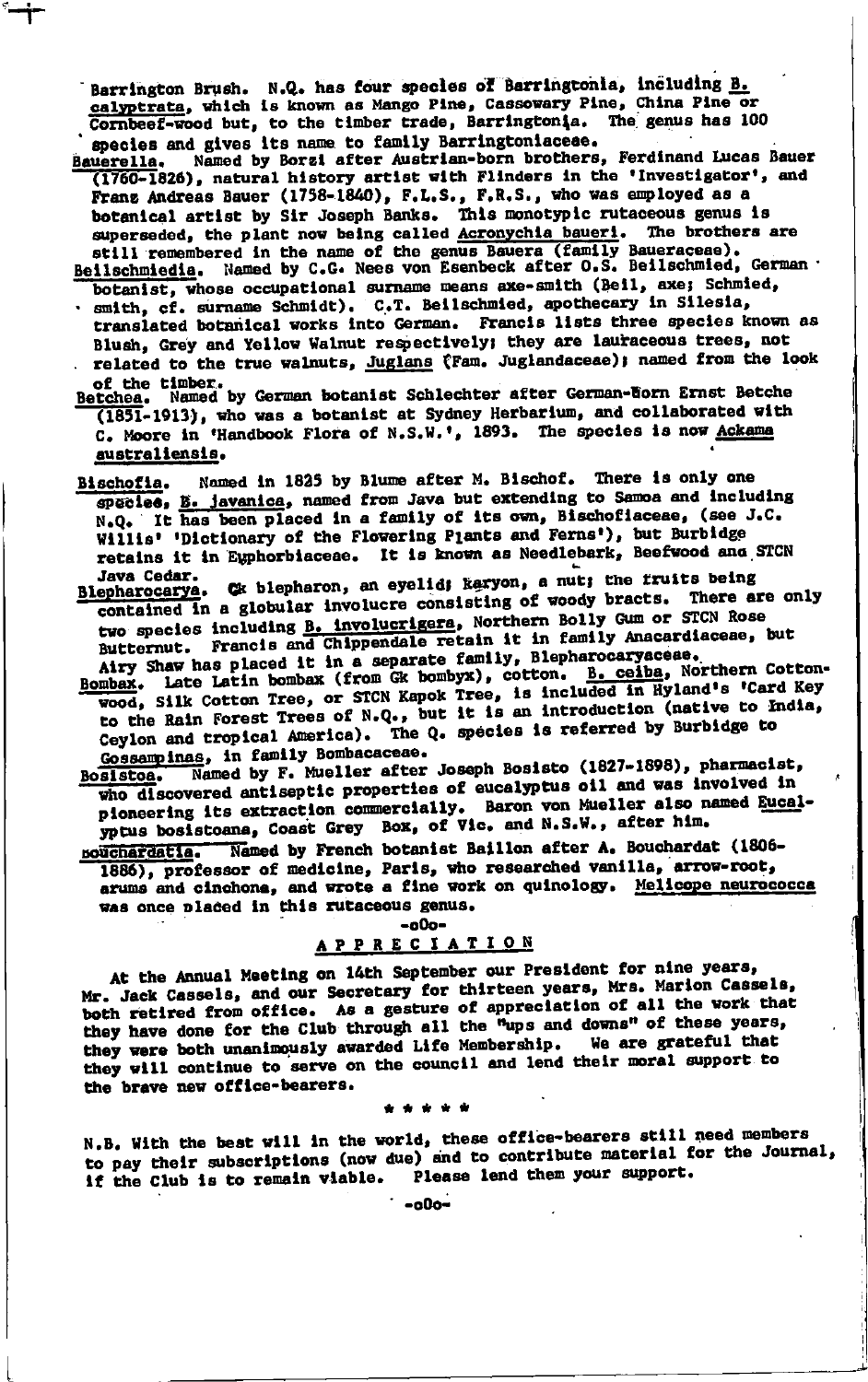#### SOME GULF RECOLLECTIONS

BY L. E. SKINNER, I.S.O.

Over thirty years ago the region bordering upon the southern shores of the Gulf of Carpentaria, even in the immediate vicinity of Normanton itself, offered a wealth of bird life for observation.

It was then almost an isolated country where the nomadic life of the Aborigines had substantially ceased. Old timers attributed the large numbers of crocodiles, Crocodilus johnstoni as well as the saltwater crocodile, C. porosus, in lagoons and streams to the recession of the hunting habits of . the Aborigines, especially in the taking of eggs. The white occupation of the country was described as "virtually stagnant and devoid of substantial new development with no reasonable prospect of future population growth."

Consequently there was little harassment of the bird life in that large area by its human occupiers. Pelicans were regarded as water polluters and of course were chased from any lagoon from which a station's domestic water supply was drawn.

However, some of the disturbing activities of the white occupation over the years on the balance of nature had resulted in the payment of bonuses by the local shire councils: one pound (or now two dollars) for a dingo scalp, irrespective of any ancestral cross breeding with domestic dogs, and six pence (or now five cents) for a pig's ear. These amounts had greater purchasing power in those days and, accordingly, the destruction of dingoes and wild pigs was a part time station activity.

The large birds of the region existed in considerable numbers. Apart from seabirds they were the Brolga (Grus rubicunda), Bustard (Eupodotis australis) locally called plain turkey, Jabiru (Xenorhynchus asiaticus), Pelican (Pelecanus cohspicillatus), and the Pied or Black and White Goose (Anseranas semipalmata). Of these, the permanent residents appeared to be the Brolga and Pelican, in flocks. At the time a Pelican rookery existed near the mouth of the Staaten River.<br>Following the summer rains and floods the open: country became well pop-

ulated by Bustards, usually seen singly or in pairs; and each lagoon, however small, was seen to be the food supplier to a usually single Jabiru, spart from other species of birds. The Pied Geese, in large flocks, were nomadic.

Included in the bird life of the region was no small number of migrants who mainly inhabited the lagoons and streams during their stay. Their arrival and departure were usdally noticed only by their sudden appearance in

or absence from the locality, as the case might be.<br>The Bustards displayed little fear of an approaching motor vehicle but, when any person alighted from the vehicle, would keep their distance by walking steadily away.

However, the great migration from the region of Bustards that occurred in 1944 following the summer rainfall of 1943/4 which measured at Normanton only half the average, was a noticeable event apparently unequalled before in living memory. For eight days thousands of these birds flew from west to east low ever Normanton. Their daily flying hours over that place were frem between 3.30p.m. and 4p.m. until near dusk. For the first three days the first hour of the afternoon's flight saw the birds thickly extended northwards and southwards as far as the eye could see but their numbers dwindled as the afternoon progressed and also in the days that followed. A few stragglers

always ended the daily trek.<br>Several years later a resident of Atherton at the time of this migration informed me that Bustards were numerous on that Tableland in 1944.

I have retained a list of birds observed late in the afternoon of 26th January 1944 during a short walk along the Normanton bore drain where it meandered across the clay pan to the Norman River filling two shallow depressions on its way: Brolgas (numbering about thirty); Pelicans (numbering over one hundred); Egrets (Egretta alba) in pairs and singly; White Ibis (Threskiornia molucca), a small flock; Black Duck (Anas superciliosa), a small flock; Grey